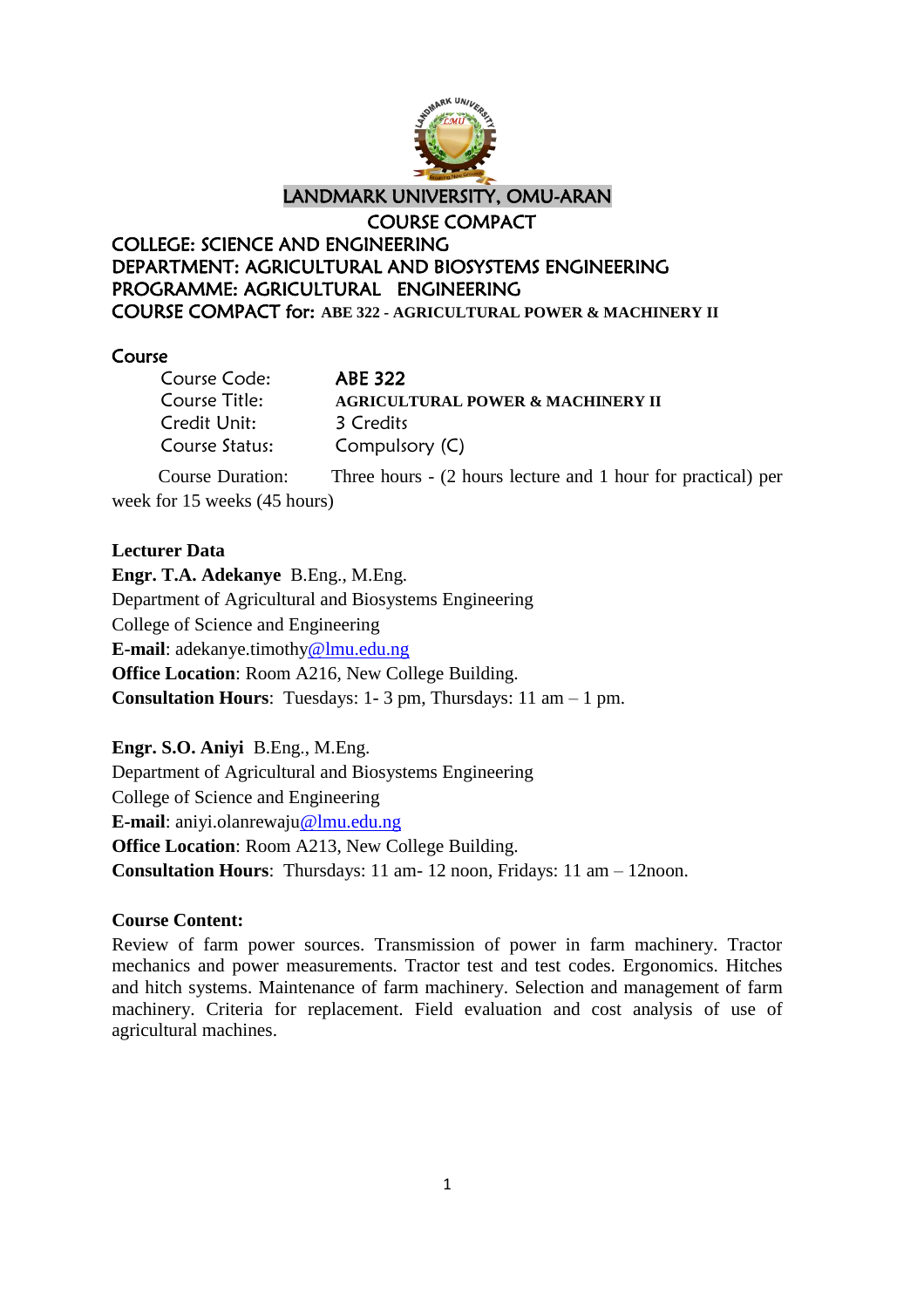#### **Course Description:**

Agricultural Engineering is a unique discipline because it involves the application of almost all aspects of other engineering disciplines including Animal Science, Soil Science, Agricultural Economics, etc. One of the most important problems in developing countries is the level of awareness and importance given to agricultural development. The role of agricultural education is vital as it is directly linked to the effectiveness of the economy in providing the requirement of trained manpower for the development process. In modern agricultural production, power is very important for an appropriate level of mechanization to be achieved. It is therefore inevitable that any practicing agriculturist should know the relevant power sources available for agricultural work.

#### **Course Justification:**

The topics covered in this subject will enable the students to understand the basic principles, construction and working of farm machinery for different crops. This will also enable them to select appropriate machinery, use, and repair and maintain the same. This knowledge will be highly useful in running an Agro Service Centre for Farm Machinery.

#### **Course objectives**

- 1. To provide a sound knowledge in the study of agricultural power and machinery in order to facilitates students interest in agricultural engineering;
- 2. To provide suitable materials with adequate illustrations based on local problems and issues that affect tropical agriculture.
- 3. Discuss various power sources available for agricultural work
- 4. Be able to select, use, repair and maintain appropriate agricultural machinery
- 5. This knowledge will be highly useful in running an Agro Service Centre for farm machinery.

#### **Course Requirements:**

- 1. Students must have passed ABE 311; a prerequisite for ABE 322
- 2. Students must have a minimum 70% attendance and participate in all practical classes.
- 3. No student shall be allowed in for this lecture 20 minutes after the allocated time or entrance of the course teacher.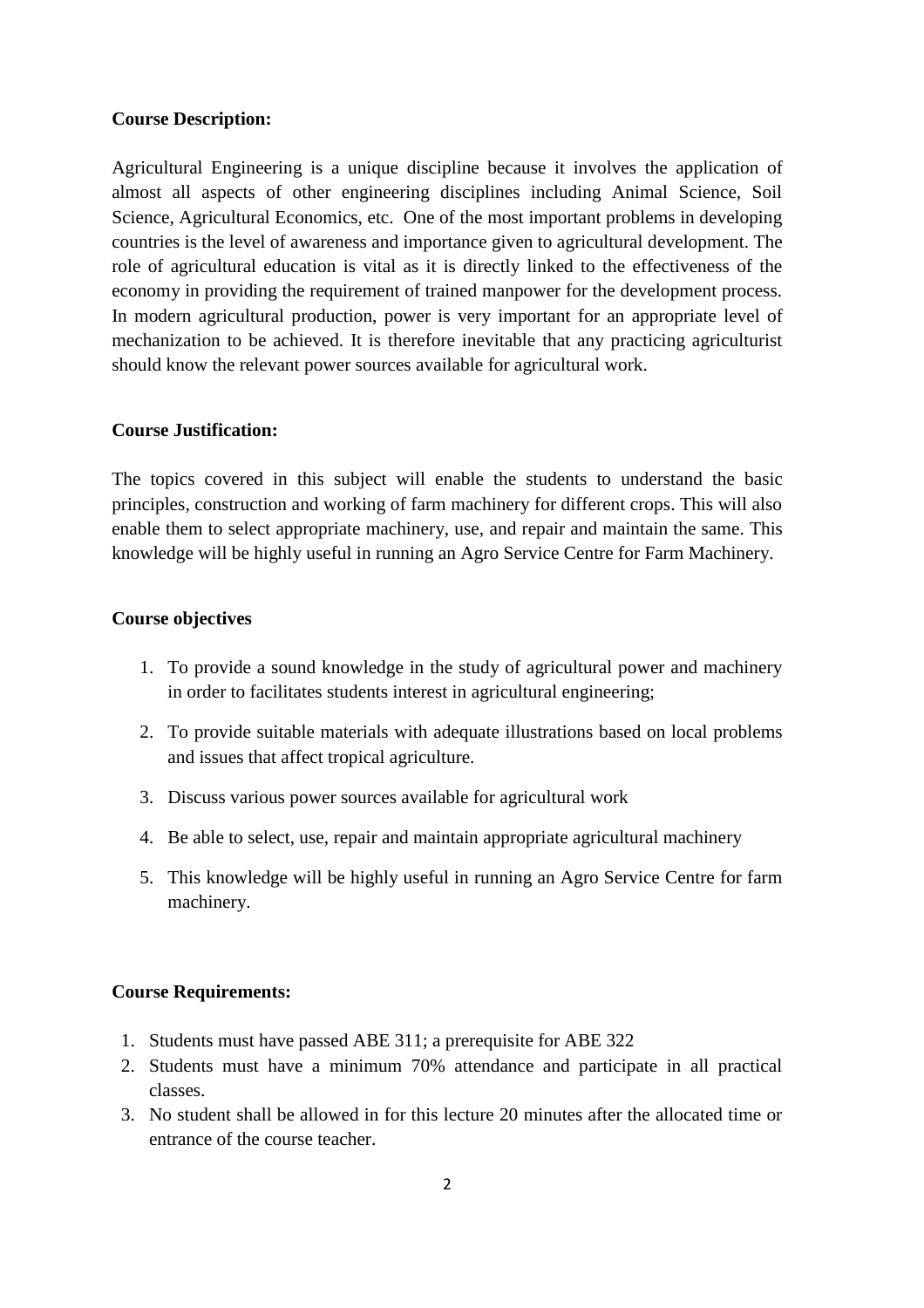- 4. Assignment that was not submitted and delivered to the course teacher within the stipulated time frame shall not be graded.
- 5. Students shall be required to read beyond what is provided in class or compliment class jottings by making reference to text books for better grade standing.

# **Method of Grading-**

| S/N | <b>GRADING</b>                | <b>SCORE</b> |
|-----|-------------------------------|--------------|
| 1.  | <b>Continuous Assessments</b> |              |
|     | • $CAI (Assignment)$          | 7%           |
|     | • C.AII (Mid-Semester Test)   | 15%          |
|     | • C.AIII (Practical)          | 8%           |
| 2.  | <b>Final Examination</b>      | 70%          |
|     | Total                         | 100%         |

# **Course Delivery Strategies:**

Lecturing method complimented with field practical work will be adopted. There shall be Power point presentations especially in illustrative topics coupled with note dictations.

# **LECTURE CONTENT**

# **Module 1 - Overview and Introduction**

General overview of the course

Brief introduction to communication

The course description, justification, objectives, requirements, and expectations.

# **Week 1:** Course Introduction

**Objectives -** The students at the end of the lecture for the week should be able to:

- give an overview of what the course is about
- know the course description, content, expectation, delivery strategies, objectives and justification

# **Description**

# **First hour:**

General Introduction to the course

## **Second hour**

General overview continues Feedback from the lecture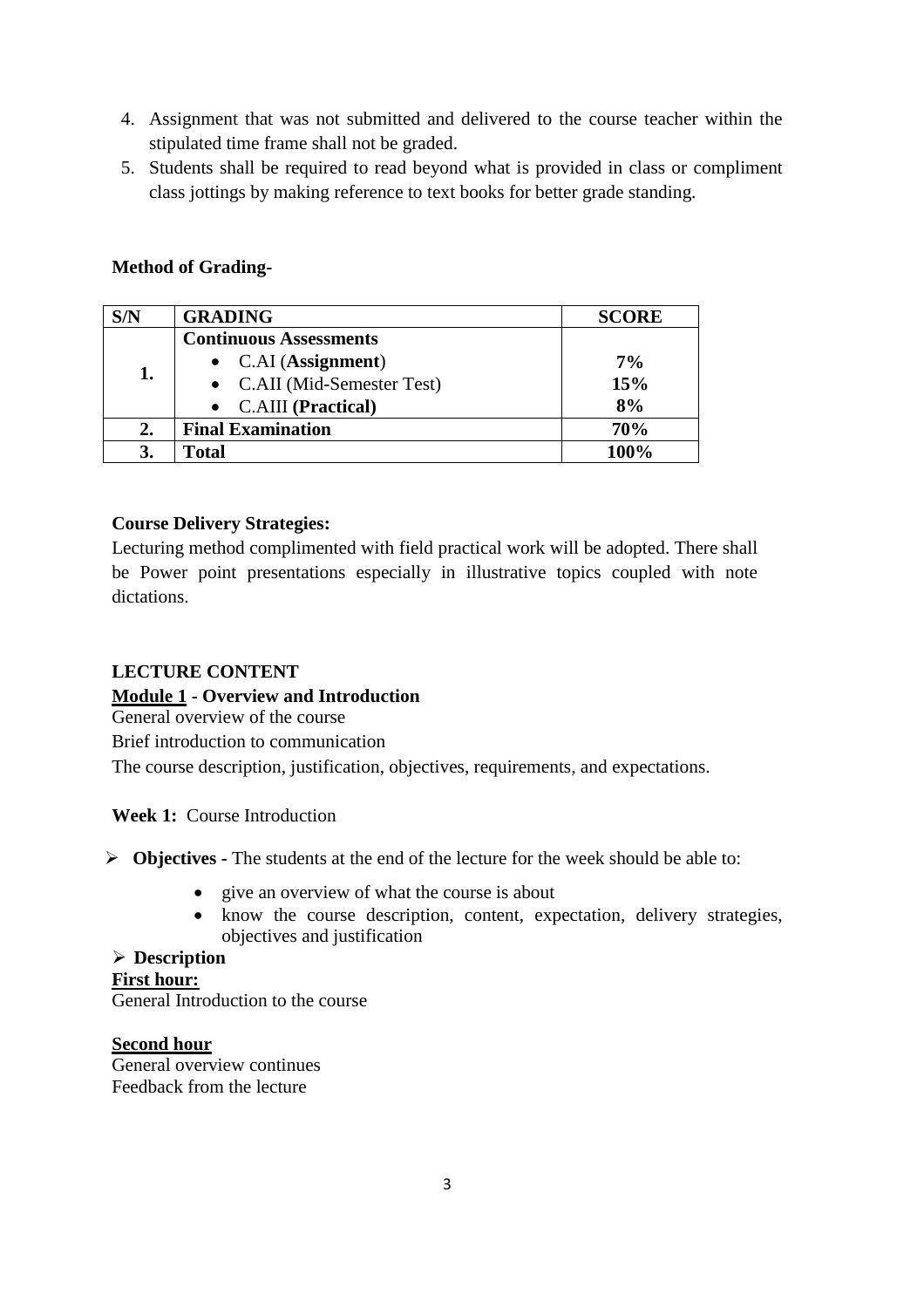## **Study Question:**

How do you think knowledge of Agricultural power and machinery is relevant to your course of study?

# **Week 2: Transmission of power in farm machinery**.

## **Objectives**

The students at the end of the lectures for the week should be able to;

- 1. understand the terms which are used to describe power and be able to explain them
- 2. Describe the methods of power transmission in agricultural machinery,

# **Description**

## **First hour:**

Definition of terms which are used to describe power Methods of power transmission in agricultural machinery

## **Second hour**

Advantages and disadvantages of V- belt

## **Study Questions:**

- 1. Identify the four major components of a power train and list the function of each
- 2. List the five types of clutches used in agricultural equipment and identify one feature of each.

## **Reading List:**

- 1. Principles of Farm Machinery by Kepner R. A., Bainer R., and Barger E. L. 1997. 2<sup>nd</sup> Ed. AVI Publishers Connecticut. USA.
- 2. Elements of Agricultural Engineering by Jagdishwar, S.2010. Standard Publishers Distributors, Delhi
- 3. Farm Power Machinery Volume-I by ISAE; Jain brothers

## **Week 3: Transmission of power in farm machinery continue**

## **Week 4: Tractor Mechanics and Power measurements**.

**Objectives -** The students at the end of the lectures for the week should be able to;

1. Understand mechanics of tractor chassis.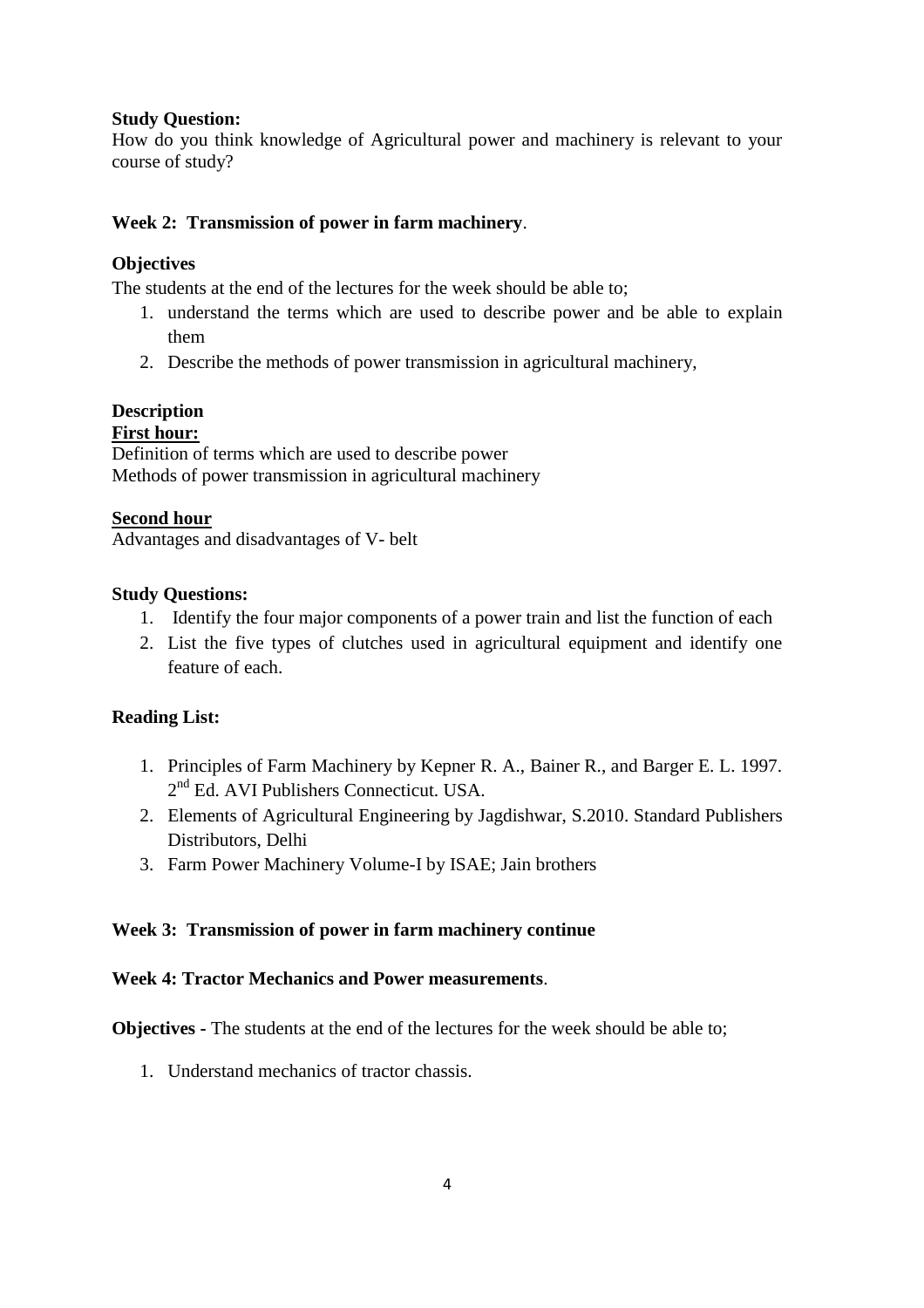**Description First hour:** Definition of terms Tractor Mechanics

### **Second hour**

Power measurements

### **Study Questions:**

- 1. What is traction?
- 2. Why the diesel tractor engine gets heated up and what are the remedies?

## **Reading List:**

- 1. Engineering Principles of Agricultural Machines by Ajit, K. Srivastava, Carrol, E. Goering, Roger, P. Rohrbach and Dennis, R. Buckmaster. ASABE.
- 2. Elements of Agricultural Engineering by Jagdishwar, S. 2010. Standard Publishers Distributors, Delhi.
- 3. Fundamentals of Engineering for Agriculture by A.P. Onwualu, C.O. Akubuo and I.E. Ahaneku. 2006. Immaculate publications Limited, Enugu - Nigeria

## **Week 5: Tractor Mechanics and Power measurements - Continue**

## **Week 6: Tractor Tests and Test codes**

**Objectives -** The students at the end of the lectures for the week should;

1. Understand main tractor tests

**Description First hour:** Definition of terms Tractor test codes

## **Second hour**

Tractor test

#### **Study Questions:**

- 1. What are the important test conditions of a tractor?
- 2. How belt performance test differs from drawbar performance test?

## **Reading List:**

- 1. Elements Of Agricultural Engineering Part 1 & 2 by Dr. O.P. Singhal and Naresh Chandra Aggarwal; Mumfordganj, Allahabad
- 2. Principle of Agricultural Engineering Volume-I by A.M. Michael & T.P.Ojha; Jain brothers.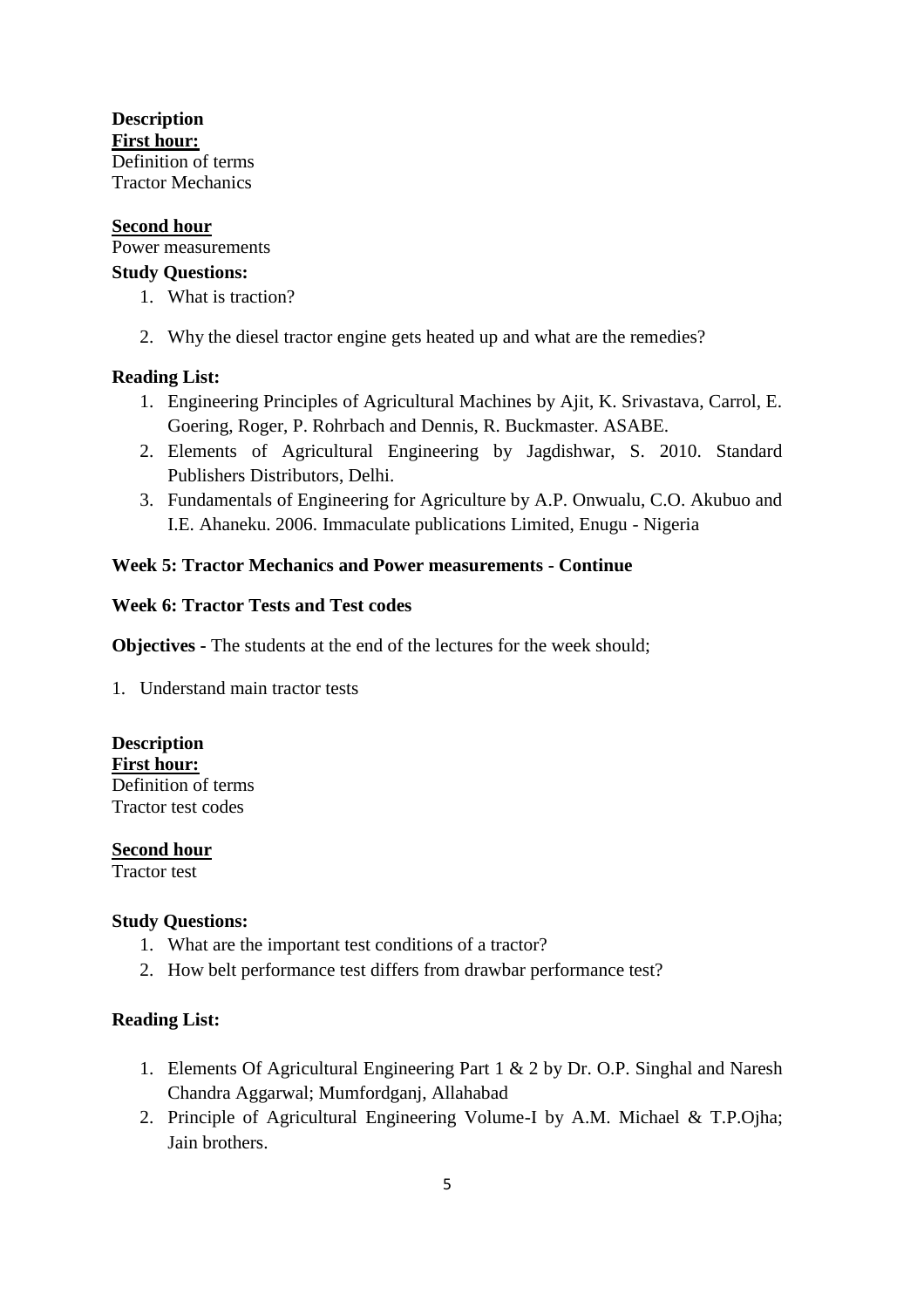# **Week 6: Tractor Tests and Test codes - Continue**

## **Week 8: Hitches and hitch systems**

**Objectives -** The students at the end of the lectures for the week should be able to;

1. Describe different types of hitch systems

**Description First hour:** Definition of terms Hitches and hitch systems

## **Second hour**

Advantages of each type of hitch system

## **Study Question**

Describe the three – point linkage system on a tractor

# **Reading List:**

- 1. Elements Of Agricultural Engineering Part 1 & 2 by Dr. O.P. Singhal and Naresh Chandra Aggarwal ; Mumfordganj, Allahabad
- 2. Tillage System in the Tropics by FAO; Oxford and IBH Publication Co.
- 3. Farm Power Machinery Volume-I by ISAE ; Jain brothers
- 4. Element of Farm Machinery by A. C.Srivastava and Raju Primlari; Oxford &IBH Publishing Co. Pvt Ltd, New Delhi

# **Week 9: Mid – semester examination**

**Week 10:** Hitches and hitch systems (Continue)

# **Week 11: Maintenance of farm machinery**

**Objectives -** The students at the end of the lectures for the week should be able to;

- 1. Understand the importance of maintenance of farm machinery
- 2. Understand various types of maintenance
- 3. Maintain agricultural machinery

**Description First hour:** Definition of terms Types of maintenance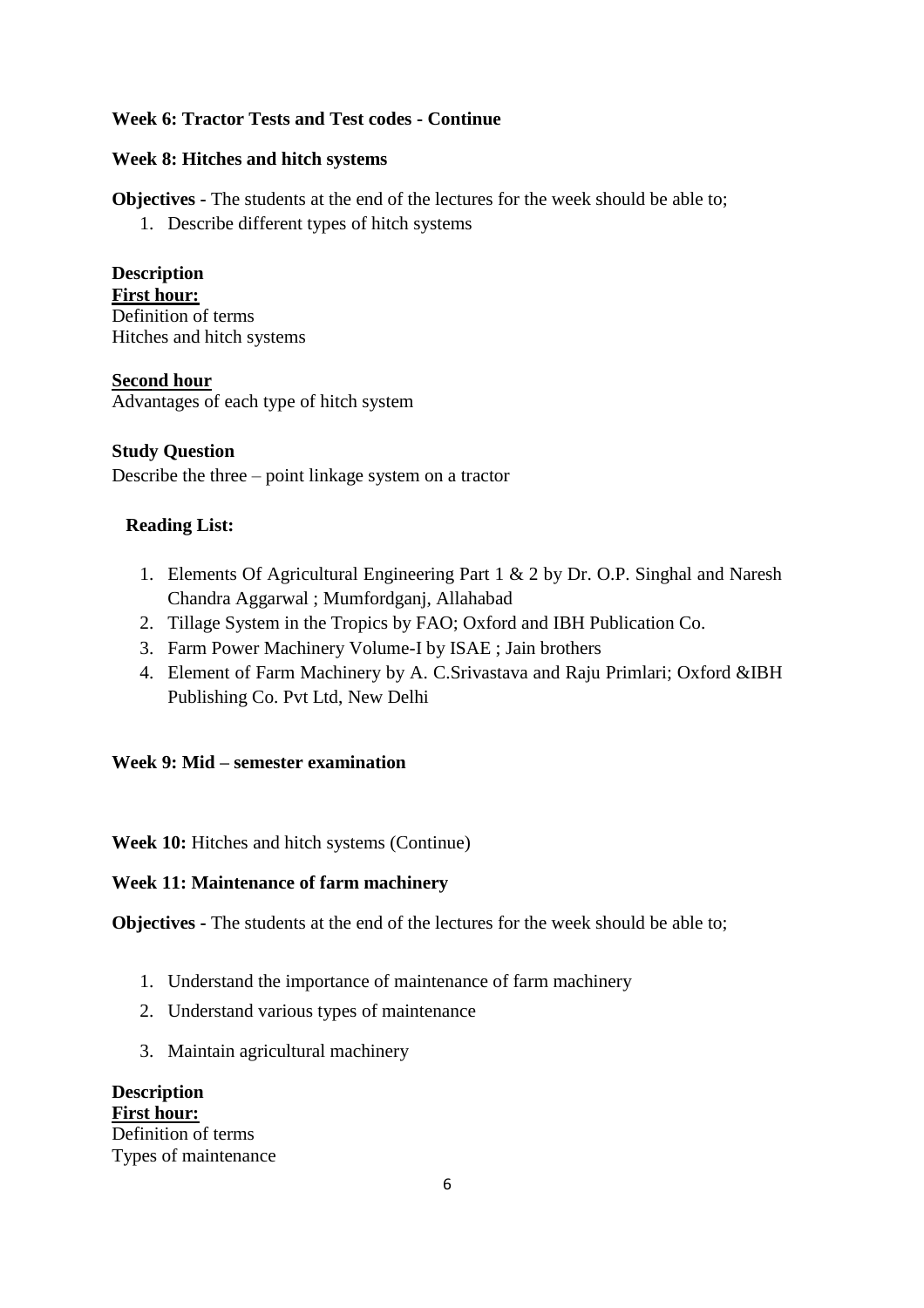## **Second hour**

Importance of maintenance of farm machinery

## **Study Questions:**

- 1. Identify and discuss factors responsible for the premature failure of agricultural machinery in Nigeria.
- 2. What factors would you consider in selecting agricultural machinery?

## **Week 12: Machinery Selection and Management**

**Objectives -** The students at the end of the lectures for the week should be able to;

- 1. Understand causes of agricultural machinery breakdown
- 2. Selection of appropriate agricultural machinery
- 3. Maintain agricultural machinery
- 4. Do cost analysis of agricultural machinery and
- 5. Replace agricultural machinery.

# **Description**

**First hour:** Definition of terms Machinery Selection

## **Second hour**

Causes of agricultural machinery breakdown Replace agricultural machinery

## **Study Questions:**

- 1. Identify and discuss factors responsible for the premature failure of agricultural machinery in Nigeria.
- 2. What factors would you consider in selecting agricultural machinery?

# **Reading List:**

- 1. Fundamentals of Engineering for Agriculture by A.P. Onwualu, C.O. Akubuo and I.E. Ahaneku. 2006. Immaculate publications Limited, Enugu - Nigeria
- 2. Elements of Agricultural Engineering by Jagdishwar, S.2010.. Standard Publishers Distributors, Delhi.

# **Week 13: Machinery Selection and Management - Continue**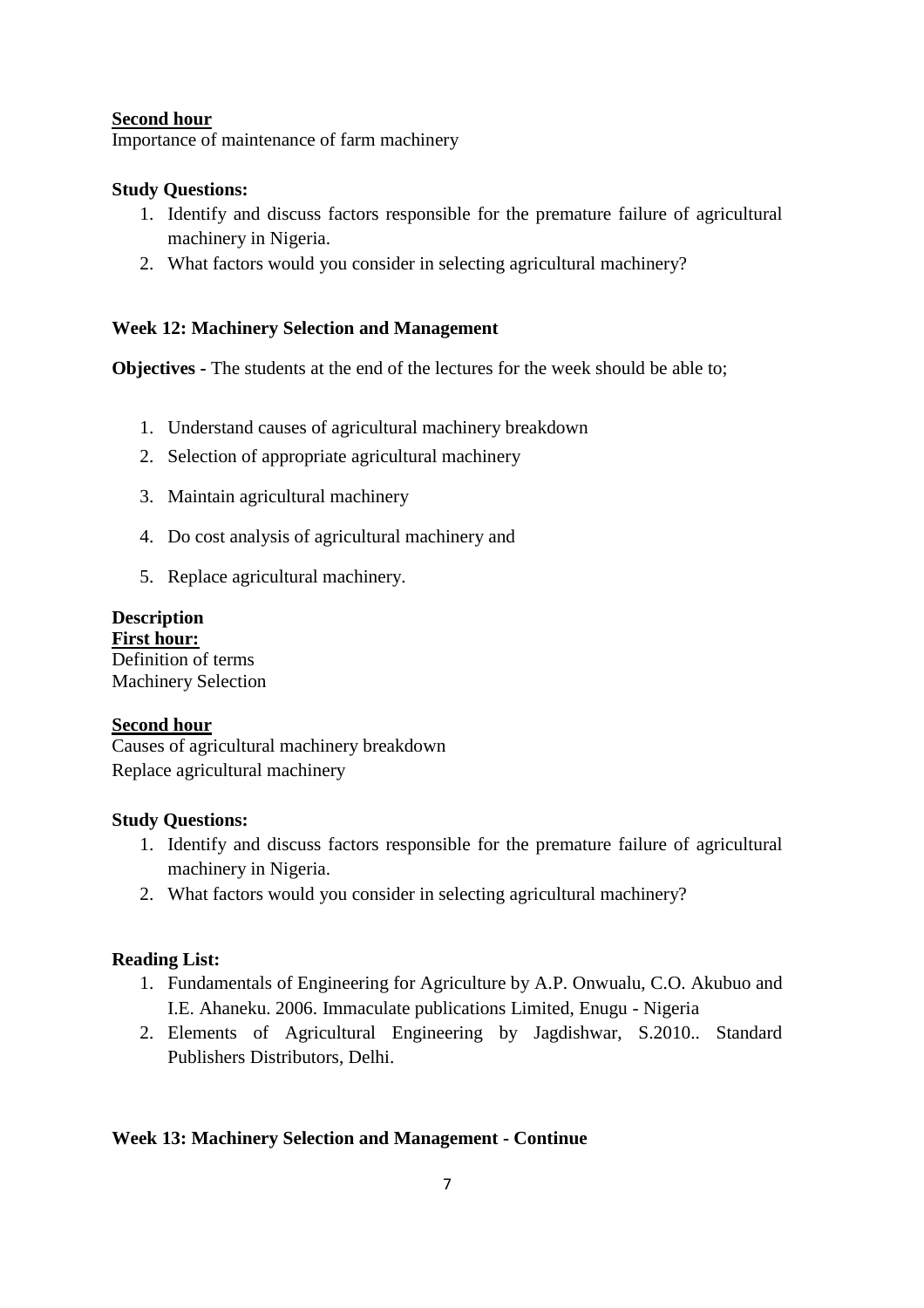## **Week 14: Field evaluation and cost analysis of use of agricultural machines**

**Objectives -** The students at the end of the lectures for the week should be able to;

- 1. Carry out performance evaluation of agricultural machinery breakdown
- 2. Do cost analysis of agricultural machinery and
- 3. Replace agricultural machinery.

## **Description**

## **First hour:**

Field evaluation of agricultural machinery Cost analysis of agricultural machinery

### **Second hour**

Replacement of agricultural machinery

### **Study Questions:**

- 1. Identify and discuss factors responsible for the premature failure of agricultural machinery in Nigeria.
- 2. What factors would you consider in selecting agricultural machinery?

#### **Reading List:**

- 1. Fundamentals of Engineering for Agriculture by A.P. Onwualu, C.O. Akubuo and I.E. Ahaneku. 2006. Immaculate publications Limited, Enugu - Nigeria
- 2. Elements of Agricultural Engineering by Jagdishwar, S.2010. Standard Publishers Distributors, Delhi.

#### **Week 15**: Examination

**Objectives:** To examine the students on all that has been taught during the semester.

#### **Reading List:**

- 1. Principles of Farm Machinery by Kepner R. A., Bainer R., and Barger E. L. 1997. 2<sup>nd</sup> Ed. AVI Publishers Connecticut. USA.
- 2. Tractors and Their Power Units by Liljedahl J. B., Carlton W. M., Turnquist P. K., and Smith D.W. 1997. 3rd Ed. John Wiley. New York
- 3. Agricultural Engineers Yearbook by Richey L. B., Jacobson R., Hall C. W. Mc.Graw Hill Co. USA
- 4. Machines for Power Farming by Stone A. A. and Culvin H. E. 3rd Ed. John Wiley. New York.